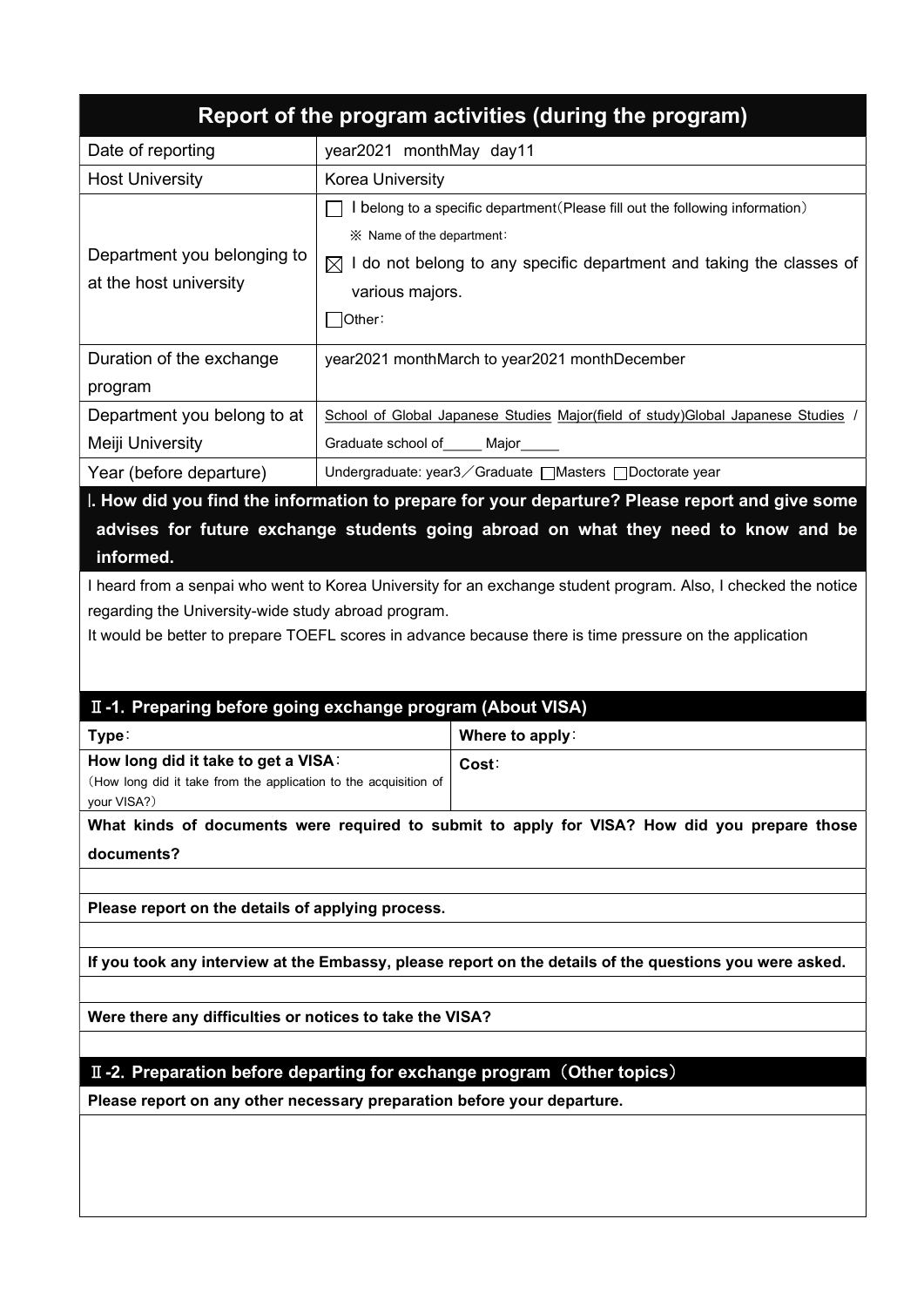| <b>III. After Arrival</b>                                         |                                                                                     |                                        |                     |                                                                                                        |             |              |  |  |  |
|-------------------------------------------------------------------|-------------------------------------------------------------------------------------|----------------------------------------|---------------------|--------------------------------------------------------------------------------------------------------|-------------|--------------|--|--|--|
| 1. Arrival Information                                            |                                                                                     |                                        |                     |                                                                                                        |             |              |  |  |  |
| <b>Airline</b>                                                    |                                                                                     |                                        |                     |                                                                                                        |             |              |  |  |  |
| purchase<br>How<br>to                                             | air                                                                                 |                                        |                     |                                                                                                        |             |              |  |  |  |
| ticket                                                            |                                                                                     | ※利用した旅行社・旅行サイト,格安航空券情報等があれば記入して下さい。    |                     |                                                                                                        |             |              |  |  |  |
| <b>Arrival airport</b>                                            |                                                                                     |                                        | <b>Arrival time</b> |                                                                                                        |             |              |  |  |  |
|                                                                   |                                                                                     | $\Box$ Pick-up of<br>$\Box$ Pick-up of |                     | $\Box$ Public transportation                                                                           | $\Box$ taxi | $\Box$ other |  |  |  |
| How to get to the campus                                          | host university                                                                     |                                        | your friend         | (□Bus □Train)                                                                                          |             |              |  |  |  |
| How long did it take from                                         |                                                                                     |                                        |                     |                                                                                                        |             |              |  |  |  |
| airport<br>the<br>to                                              | the                                                                                 |                                        |                     |                                                                                                        |             |              |  |  |  |
| campus?                                                           |                                                                                     |                                        |                     |                                                                                                        |             |              |  |  |  |
|                                                                   |                                                                                     |                                        |                     | Are there any important points to get to the campus? Please inform on the cost of taxi or any          |             |              |  |  |  |
| transportations.                                                  |                                                                                     |                                        |                     |                                                                                                        |             |              |  |  |  |
|                                                                   |                                                                                     |                                        |                     |                                                                                                        |             |              |  |  |  |
| <b>Arrival date</b><br>month<br>date<br>time                      |                                                                                     |                                        |                     |                                                                                                        |             |              |  |  |  |
| 2. Housing                                                        |                                                                                     |                                        |                     |                                                                                                        |             |              |  |  |  |
| Did you check-in                                                  | $\exists$ Yes<br>If your answer is "No": The date you checked-in was                |                                        |                     |                                                                                                        |             |              |  |  |  |
| after<br>soon                                                     | ∃No                                                                                 |                                        |                     | month                                                                                                  | day         |              |  |  |  |
| arriving?                                                         |                                                                                     |                                        |                     |                                                                                                        |             |              |  |  |  |
| <b>Type of housing</b>                                            | Dormitory<br>$\Box$ Apartment<br>$\boxtimes$ Other (Parents' house)                 |                                        |                     |                                                                                                        |             |              |  |  |  |
| <b>Type</b><br>of<br>the                                          | Alone<br>$\boxtimes$ Other (with my family)<br>$\Box$ two persons                   |                                        |                     |                                                                                                        |             |              |  |  |  |
| room                                                              |                                                                                     |                                        |                     |                                                                                                        |             |              |  |  |  |
| <b>Room mates</b>                                                 | $\mathcal{C}^{\prime}$<br>Japanese Student □International Student<br>$\Box$ Other(  |                                        |                     |                                                                                                        |             |              |  |  |  |
| How to find the                                                   | $\Box$ Other $($<br>∐Recommendation from host university<br>$\bigsqcup$ by yourself |                                        |                     |                                                                                                        |             |              |  |  |  |
| accommodation                                                     |                                                                                     |                                        |                     |                                                                                                        |             |              |  |  |  |
| of the<br><b>Details</b>                                          |                                                                                     |                                        |                     |                                                                                                        |             |              |  |  |  |
| application                                                       |                                                                                     |                                        |                     |                                                                                                        |             |              |  |  |  |
|                                                                   |                                                                                     |                                        |                     | Have you decided your accommodation before departure or after arriving easily? Were there any troubles |             |              |  |  |  |
| to find it?                                                       |                                                                                     |                                        |                     |                                                                                                        |             |              |  |  |  |
|                                                                   |                                                                                     |                                        |                     |                                                                                                        |             |              |  |  |  |
| 3. Orientation                                                    |                                                                                     |                                        |                     |                                                                                                        |             |              |  |  |  |
| Was there any orientation?                                        |                                                                                     | Yes                                    | $\boxtimes$ No      |                                                                                                        |             |              |  |  |  |
| <b>Date</b>                                                       |                                                                                     |                                        |                     |                                                                                                        |             |              |  |  |  |
| Was it mandatory to attend?                                       |                                                                                     | $\boxtimes$ No<br>Yes                  |                     |                                                                                                        |             |              |  |  |  |
| Did it cost any?                                                  |                                                                                     | $\boxtimes$ No. It's free of charge.   | Yes(Cost:           |                                                                                                        |             |              |  |  |  |
| <b>Contents (details)</b>                                         |                                                                                     |                                        |                     |                                                                                                        |             |              |  |  |  |
| $\boxtimes$ No<br>$\bigcap$ Yes<br>Was there any special guidance |                                                                                     |                                        |                     |                                                                                                        |             |              |  |  |  |
| arranged for exchange students?                                   |                                                                                     |                                        |                     |                                                                                                        |             |              |  |  |  |
| Date of beginning of the class                                    |                                                                                     |                                        | monthMarch day8     |                                                                                                        |             |              |  |  |  |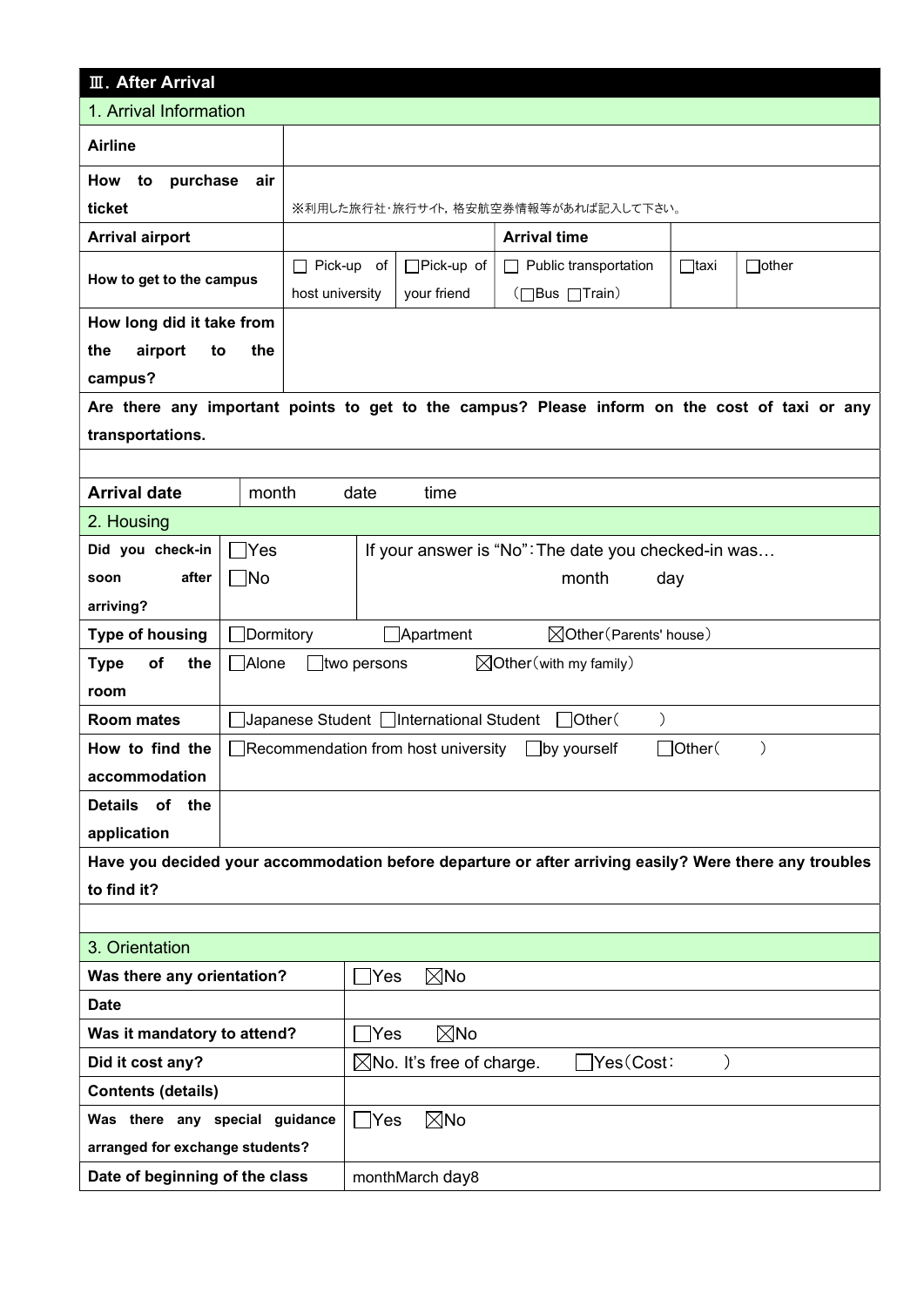## Ⅳ. Other process to be completed after arriving

1.Was it necessary to get any permission of staying after arriving? If yes, where, report on when, and how to apply for a permission? How long and how much did it take? Was there any trouble?

2.Were there any other procedures you completed after arriving? (E.g. medical checkup, inoculation and etc.) If yes, report on where, when, and how did you complete them? How long and how much did it take? Was there any trouble?

3.Did you open any bank account abroad? How did you open it and what kinds of documents were required to apply? How long and how much did it take? Was there any trouble?

4.Did you purchase any cellphone? How did you open it and what kinds of documents were required to purchase it? How long and how much did it take? Was there any trouble?

| V. Course registration and classes                                                                                                                                                                                                                                                                                                                                                                                                                                                                                                                                                                                                                                                                                                                                                                                                                               |  |  |  |  |  |  |
|------------------------------------------------------------------------------------------------------------------------------------------------------------------------------------------------------------------------------------------------------------------------------------------------------------------------------------------------------------------------------------------------------------------------------------------------------------------------------------------------------------------------------------------------------------------------------------------------------------------------------------------------------------------------------------------------------------------------------------------------------------------------------------------------------------------------------------------------------------------|--|--|--|--|--|--|
| 1. When and how did you register your courses?                                                                                                                                                                                                                                                                                                                                                                                                                                                                                                                                                                                                                                                                                                                                                                                                                   |  |  |  |  |  |  |
| Before departure (approximate date: month<br>day                                                                                                                                                                                                                                                                                                                                                                                                                                                                                                                                                                                                                                                                                                                                                                                                                 |  |  |  |  |  |  |
| Not allowed to register other<br>$\Box$ Online $\Box$ Filling out an application form                                                                                                                                                                                                                                                                                                                                                                                                                                                                                                                                                                                                                                                                                                                                                                            |  |  |  |  |  |  |
| $\Box$ After arriving (approximate date: around month<br>day                                                                                                                                                                                                                                                                                                                                                                                                                                                                                                                                                                                                                                                                                                                                                                                                     |  |  |  |  |  |  |
| $\boxtimes$ Online $\Box$ With support by International office at the host university                                                                                                                                                                                                                                                                                                                                                                                                                                                                                                                                                                                                                                                                                                                                                                            |  |  |  |  |  |  |
| Not allowed to register other                                                                                                                                                                                                                                                                                                                                                                                                                                                                                                                                                                                                                                                                                                                                                                                                                                    |  |  |  |  |  |  |
| $\boxtimes$ Yes<br>Was there any priority as an exchange<br>้ No                                                                                                                                                                                                                                                                                                                                                                                                                                                                                                                                                                                                                                                                                                                                                                                                 |  |  |  |  |  |  |
| student?                                                                                                                                                                                                                                                                                                                                                                                                                                                                                                                                                                                                                                                                                                                                                                                                                                                         |  |  |  |  |  |  |
| If your answer is Yes, please report on the details.                                                                                                                                                                                                                                                                                                                                                                                                                                                                                                                                                                                                                                                                                                                                                                                                             |  |  |  |  |  |  |
| If the number of exchange/visiting students who have selected a specific course during the Preferred Course Listing<br>are equal to or below the number of quota available to exchange/visiting students, the course will be automatically<br>registered (The quota for exchange/visiting students is usually 15% of total enrollment in each class).<br>However, if the number of exchange/visiting students who selected the same course exceeds the quota, all<br>exchange/visiting students will be removed from the list. They will need to register the course again during the<br>Course Registration Period. This is the same for KU regular students (they are limited depending on their year of<br>enrollment).<br>-.> In my case, all the courses did not exceed the quota so it was not difficult to register for courses that I wanted to<br>take. |  |  |  |  |  |  |
| If your answer is No, how did you register your classes?                                                                                                                                                                                                                                                                                                                                                                                                                                                                                                                                                                                                                                                                                                                                                                                                         |  |  |  |  |  |  |
|                                                                                                                                                                                                                                                                                                                                                                                                                                                                                                                                                                                                                                                                                                                                                                                                                                                                  |  |  |  |  |  |  |
| If you had registered the courses before departure, could you change or add any classes after arriving? Could                                                                                                                                                                                                                                                                                                                                                                                                                                                                                                                                                                                                                                                                                                                                                    |  |  |  |  |  |  |
| you register all the classes which you wished to attend?                                                                                                                                                                                                                                                                                                                                                                                                                                                                                                                                                                                                                                                                                                                                                                                                         |  |  |  |  |  |  |
|                                                                                                                                                                                                                                                                                                                                                                                                                                                                                                                                                                                                                                                                                                                                                                                                                                                                  |  |  |  |  |  |  |